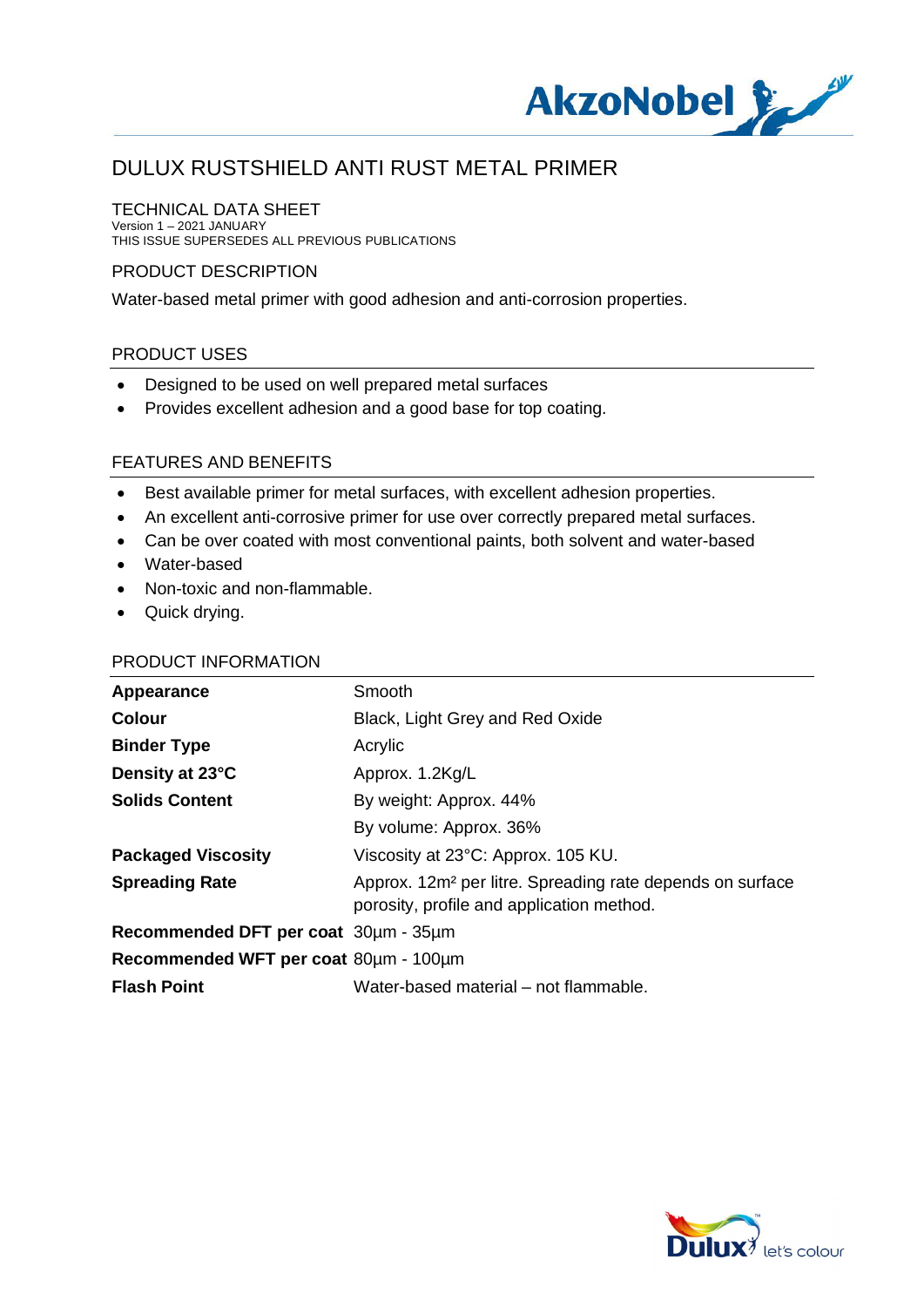

## APPLICATION INFORMATION

| Mixing                                | Stir until homogeneous with a flat paddle.                                                                                                                                                                       |
|---------------------------------------|------------------------------------------------------------------------------------------------------------------------------------------------------------------------------------------------------------------|
| <b>Application Surface conditions</b> | Surface Temperature between 10 - 35°C. Relative Humidity<br>between 10 - 85 % OR 2°C above dew point minimum.                                                                                                    |
| Application methods                   | Airless spray. Thin up to 5% by volume with potable water in<br>hot windy weather, otherwise use as supplied after thorough<br>stirring. Use a 0,32mm orifice with angle to suit the work<br>piece.              |
|                                       | Air (conventional) spray. Thin up to 10% by volume with<br>potable water.                                                                                                                                        |
|                                       | <b>Brush and Roller - Two coats are recommended</b>                                                                                                                                                              |
| <b>Thinner</b>                        | Thinning not recommended. Ready for use after thorough<br>stirring. Potable water if required for spraying to maximum<br>of 5% of product volume.<br>*Note if diluted multiple coats will be required to achieve |
|                                       | the required minimum 60um total dry film thickness.                                                                                                                                                              |
| <b>Drying Time</b>                    | Touch dry 1 hour at 23°C.                                                                                                                                                                                        |
| <b>Recoating Time</b>                 | 4 Hours for water-based topcoats.<br>48 hours for conventional solvent-based topcoats.                                                                                                                           |
| Cleaning of equipment                 | After use, remove as much product as possible, and then<br>clean immediately with water.                                                                                                                         |
| <b>Substrates</b>                     | Suitable for correctly prepared mild steel & iron, galvanised<br>iron, stainless steel, aluminium and chromadek                                                                                                  |
| Precautions:                          | Do not apply during cold (below 10°C) or if the temperature<br>is liable to fall below 10°C during the 4 hours following<br>application, or wet weather.                                                         |
|                                       | Do not apply over rusty unprepared metal surfaces.                                                                                                                                                               |
|                                       | Quick drying - avoid application to very hot surfaces.                                                                                                                                                           |
|                                       | Not designed to withstand natural weathering. Overcoat<br>within one week particularly in a coastal atmosphere.                                                                                                  |
| <b>Coats Required</b>                 | Apply two coats Dulux Rustshield, for correct performance<br>results to achieve a continuous closed film and solid colour.                                                                                       |
| <b>Top Coating</b>                    | Can be over coated with most conventional used topcoats -<br>Solvent and Water-Based paints. *See Recoating Time for<br>cuing period before over-coating with the respective<br>topcoats.                        |

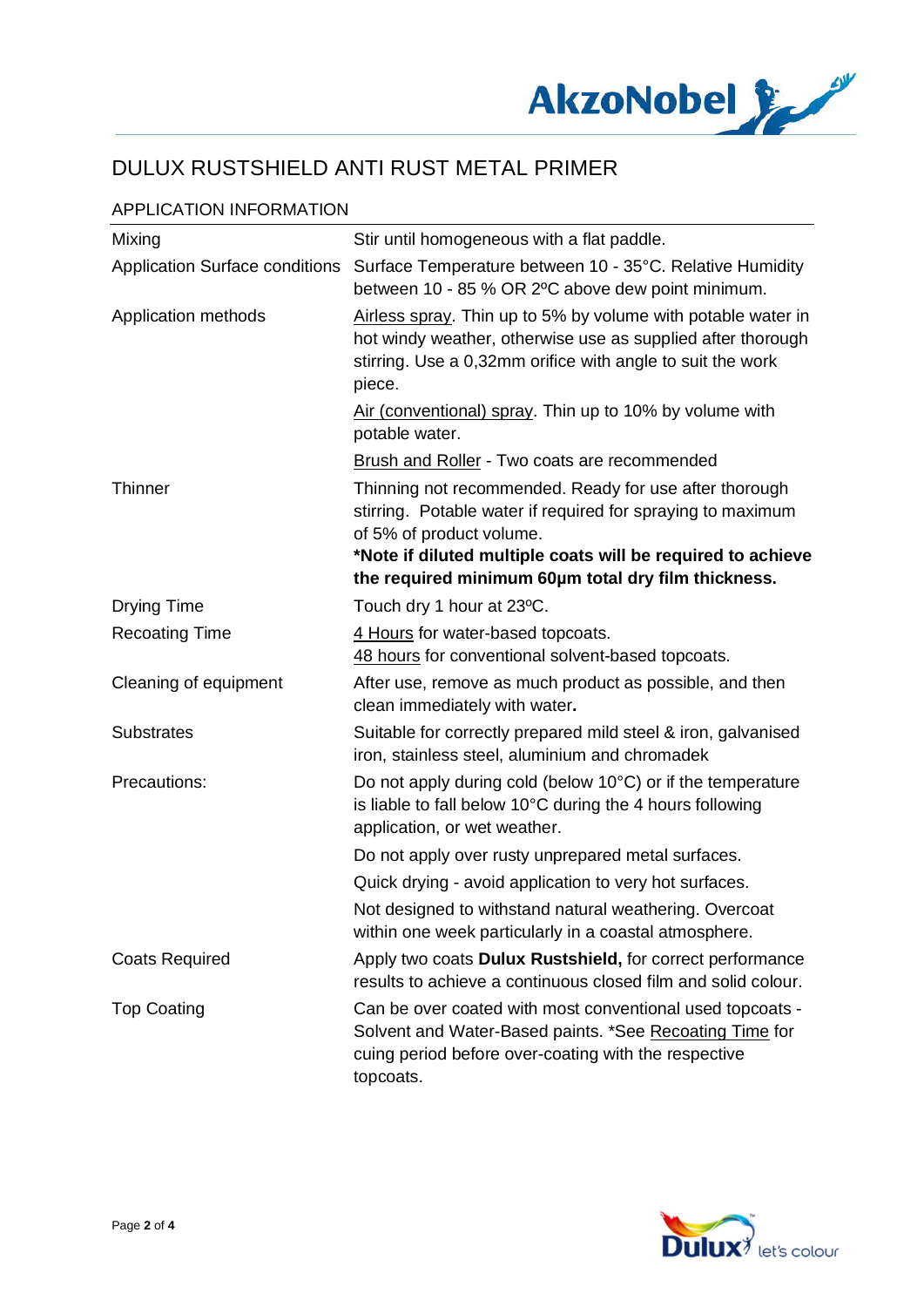

## SURFACE PREPARATION

Ensure that surfaces are sound and free from contaminants such as rust, mill scale, salt, algae, dust, oil, grease, dirt, and debris. Surfaces must be thoroughly dry.

#### NEW SURFACES

### **Mild Steel and Iron (Finishing with Conventional Coatings)**

- Inspect shop-primer thoroughly for damage by installation. Abrade new surfaces lightly and remove rust, mill scale by sanding, scraping or with steel wire brushes back to sound mild steel and iron or sandblast to SA 2½.
- Ensure that the sanded areas are dry and free of grease and dust. A solvent wash (rags dipped in lacquer thinner) may be used. Change the rags frequently. Allow drying, OR clean with **Dulux Galvanised Iron Cleaner** according to technical data sheet.
- · Apply two coats **Dulux Rustshield**.

#### **Galvanised Iron, Aluminium & Stainless Steel (new, unweathered)**

- · Remove all traces of temporary protective coating, dirt and grease from the surface with **Dulux Galvanised Iron Cleaner.** Ensure complete removal of **Dulux Galvanised Iron Cleaner** by rinsing with running water. A water-break free surface indicates thorough cleaning - running water should not form droplets. If a water-break free surface was not achieved, repeat the cleaning process.
- · Prime immediately after cleaning with two coats **Dulux Rustshield**

#### **Galvanised Iron Aluminium & Stainless Steel (unpainted, weathered)**

- · Remove all loose rust and white scale by means of wire brushing, sanding, chipping, or mechanical scouring - down to bright metal. To remove dirt, salts and zinc corrosion (white rust) clean thoroughly with **Dulux Galvanised Iron Cleaner** achieving a waterbreak free surface.
- · Areas showing red rust must be removed back to bright galvanised iron
- · Prime immediately after preparation with two coats **Dulux Rustshield**

#### PREVIOUSLY PAINTED SURFACES

#### **Mild Steel, Galvanised Iron Aluminium, Stainless Steel & Chromadek**

· Perform adhesion tests on the existing coating to crosscut test ISO 2409-2013 standards. Remove lose paint back to a sound surface or substrate. In poor condition, strip completely.